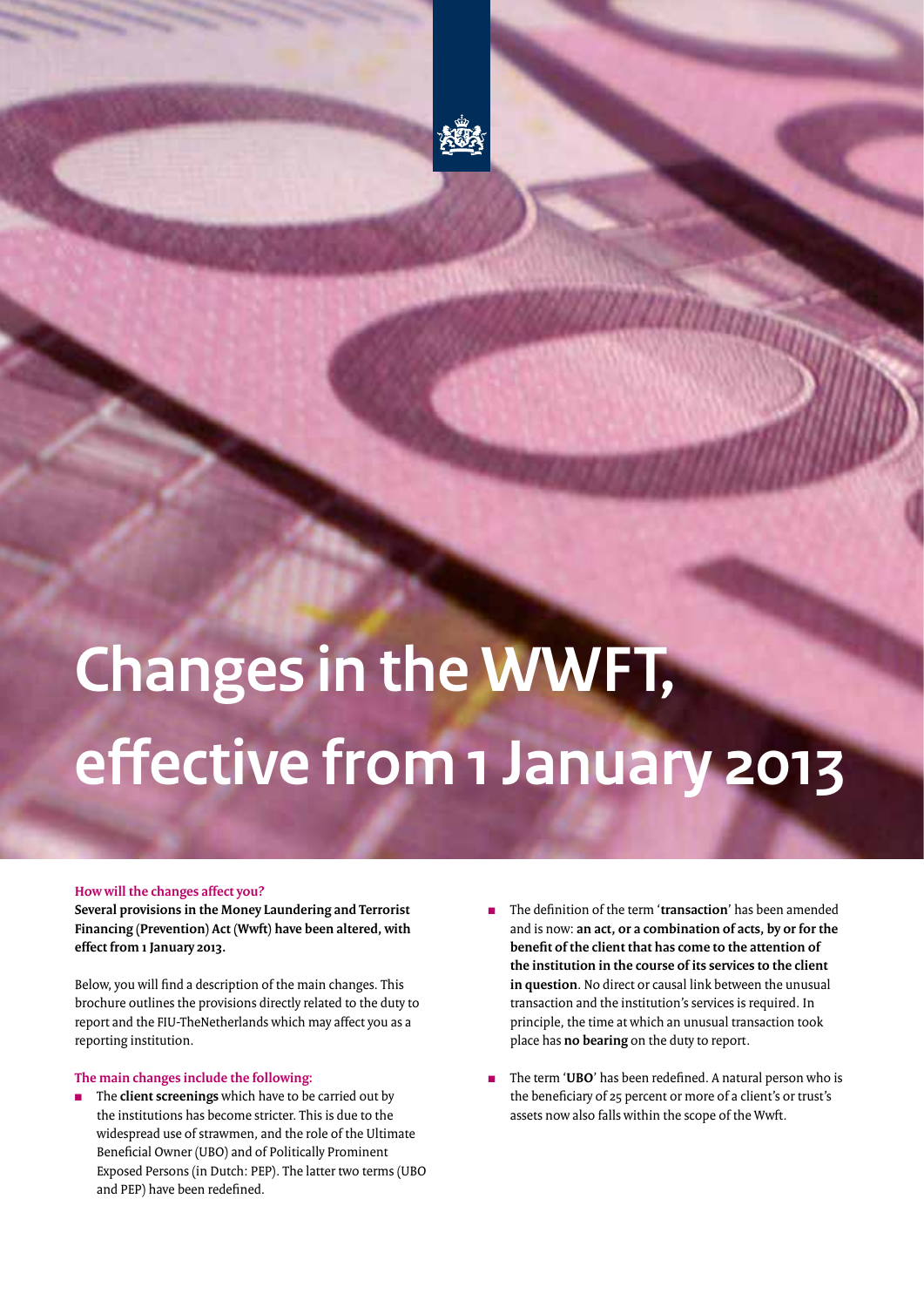## **New and newly defined institutions:**

The duty to report unusual transactions has been expanded. The changes in the Wwft under Article 1, paragraph 1, sub a, 'institution' are listed below:

- 9° Branches of electronic money institutions and payment service providers are now included in the list of institutions that are subject to the Wwft.
- 11º Accountants' professional activities are also to include forensic activities. Independent forensic accountancy activities, including fraud investigations, are part of an accountant's professional activities and thus fall within the scope of the Wwft, irrespective of whether these activities are carried out as part of the compilation, assessment or auditing of the annual accounts.
- 12º A lawyer or civil-law notary who acts as an advisor on or assists in the purchase or sale of **property subject to registration** is now also defined as an 'institution'. The term 'real estate' has been replaced by 'property subject to registration', which extends the scope of the Article to goods other than real estate.
	- d. Advice on or assistance in the purchase or take-over of **part of a company** that is substantial enough to make a person an ultimate beneficial owner as a result of the transaction. In the case of the transfer of (part of ) a company, this will apply in particular when a natural person acquires an interest of more than 25% in the capital of the company, or more than 25% of the voting rights in the company's general shareholders meeting.
	- f. Advice on or assistance in establishing a right of mortgage on property subject to registration, without the additional transfer of title.
- 19° Payment services provided by a payment service provider with a registered office in another member state with a permit issued in that country.
- 22° New institution: **electronic money institution**
- 23° Independent new or existing institution: i**ndependent tax advisor**. A company or natural person that professionally provides tax advice on an independent basis or is engaged in similar activities.
- 24° New institution: independent or employed professional real estate surveyor.

The name of the Office for the Disclosure of Unusual Transactions has been changed to Financial Intelligence Unit (FIU), in line with the terminology used within the European Union. The term FIU is used in the third European Directive on money laundering (2005/60/EC) and in Regulation no. 2006/1781/EC.

If a transaction or planned transaction is found to be unusual, it must be reported **without delay**, as soon as the unusual nature of the transaction comes to light. The maximum period of 14 days no longer applies. A third and a fourth clause have also been added. The third clause refers to the real estate surveyor, and the fourth clause broadens the term '**planned transaction**' to include '**contemplated transaction**'.

To be eligible for the right of indemnity from criminal liability and indemnity against civil liability regarding a reported transaction, the Act now explicitly includes the condition that a unusual transaction report must be submitted in **good faith**. This also applies to data and information provided pursuant to Article 17.

In addition to indemnity from criminal liability with regard to answers to Article 17 requests (provided in good faith), the institution responding to the Article 17 request **cannot be held liable under civil law**. This stipulation, which did not appear in the old Wwft, is now included in Article 20, paragraph 1.

The description of 'feedback' (Article 13, sub c) has been changed. Feedback now means that an institution will be informed of:

- $\blacksquare$  receipt of a report submitted by the institution in question;
- **receipt of further details or intelligence provided by the institution in question**;
- trends and phenomena that emerge from the received information;
- $\blacksquare$  and, where relevant, in the event of the public prosecution service intervening, the bearing of a report by the institution in question on the prosecution of criminal offenses.

It should be noted that, in the context of providing feedback, the observations of FIU-The Netherlands in the form of analyses and reports are of increasing importance. Reporting institutions are officially informed about detected trends and conspicuous phenomena. This will enable them to scrutinize certain transactions more closely in order to determine whether they pose a risk, are unusual and should therefore be reported.

Introduction of the **information exchange regulation for supervisory authorities**. Information exchange, both between supervisory authorities and at the international level, is being facilitated for monitoring tasks. For this purpose, the relevant confidentiality clauses have been altered.

An institution must **properly determine, record, and save all (unusual) transaction data for a period of five years**, to enable reconstruction of the transaction.

The institution must provide **periodic training** to enable their employees to properly screen clients and recognize unusual transactions.